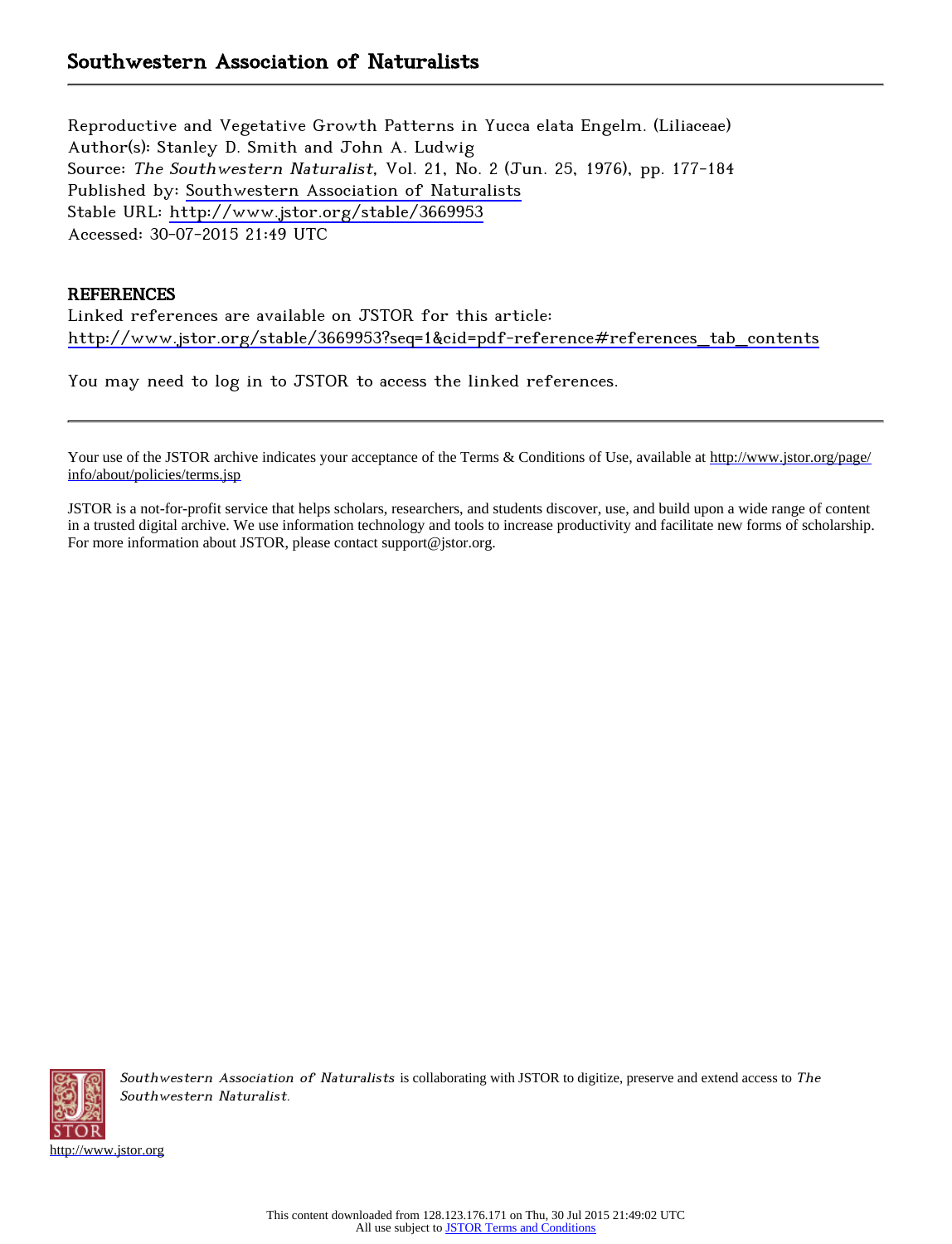# REPRODUCTIVE AND VEGETATIVE GROWTH PATTERNS IN YUCCA ELATA ENGELM. (LILIACEAE)

## STANLEY D. SMITH<sup>1</sup> AND JOHN A. LUDWIG

Department of Biology, New Mexico State University, Las Cruces, NM.

ABSTRACT. Biomass allocated to reproductive structures in Yucca elata was compared to net leaf growth over a three year period (1971-1973) on two sites in southern New Mexico. Reproductive effort in  $Y$ , elata is dependent on the pattern of precipitational inputs, with significant inputs in the spring and previous winter having the greatest effect. Vegetative growth is curtailed during periods of reproductive growth, probably due to the large amount of energy allocated to reproductive structures. Thus, intervening periods of good vegetative growth may be necessary before ahigh energy cost inflorescence stalk can be produced. Cattle were found to have a major grazing impact on inflorescence stalks of smaller plants.

Soaptree yucca (Yucca elata Engelm.) is a succulent perennial occurring on the mesas, small arroyos and playa edges of the Chihuahuan desert (Kearney and Peebles 1969). It occurs singly or in pure stands, with the most vigorous stands occurring in well drained soil with a deep caliche layer (Cannon 1911). The distribution of Y. elata also appears to be influenced by livestock disturbance (Wallmo 1955).

Yucca elata varies from 1 to 9 m in height, and is one of the few arborescents of the Chihuahuan desert (Kearney and Peebles 1969). It has the xerophytic adaptation of water storage in its above ground and subterranean caudex (Robison 1961). It also has narrow leaves forming a rosette that may resist excessive transpiration loss. The inflorescence is long exserted, 1.5 to 4 m in length, and is an open panicle (McKelvey 1947).

McCleary and Wagner (1973) and Arnott (1962) found as high as  $96\%$  germination in Y. elata seeds. However, reproduction by seed has been found to be limited in southern New Mexico due to rare seedling esablishment (Campbell and Keller 1932). Although they conclude

<sup>1</sup> Present address: Department of Botany, North Carolina State University, Raleigh, North Carolina 27607.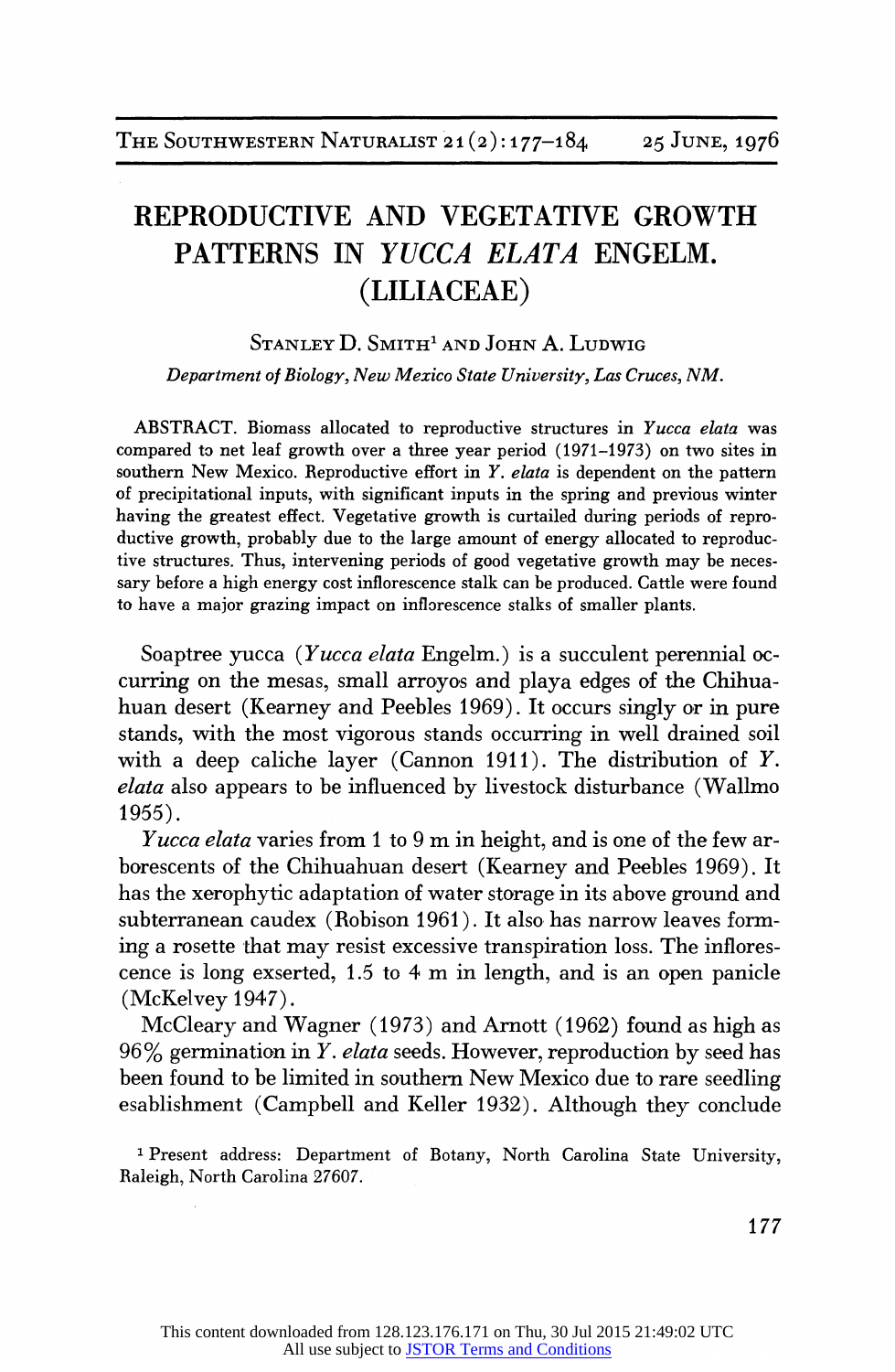that Y. elata reproduces almost entirely by vegetative means, they observed high sexual reproductive effort in favorable years. One of the purposes of this study was to quantify reproductive effort in  $Y$ . elata. Furthermore, our observations indicate that Y. elata exhibits little or no vegetative growth during periods of sexual reproduction. This indicates the possibility of cyclic patterns in reproductive growth with intervening periods of vegetative growth. Another purpose of this study was to examine reproductive and vegetative growth patterns of  $Y$ , elata in relation to precipitation patterns.

STUDY AREA. This study was conducted from 1971 to 1973 at two sites on the New Mexico State University College Ranch adjacent to the USDA Jornada Experimental Range in southern New Mexico. One site is a 25 ha alluvial fan (bajada) area at the base of the Doña Ana Mountains. On this site, *Y. elata* has an estimated average density of 123 individuals / ha, with most of them occurring in the numerous small arroyos dissecting the site (Whitford and Ludwig 1973). The small arroyos have well drained, course sandy soil with a deep caliche layer. Creosotebush, *Larrea divaricata* Cay., is the most abundant perennial plant on the entire site.

The second site in a 36 ha ephemeral lake (playa) area approximately 2 km north of the bajada site. Yucca elata only occurs around the 23 ha fringe of the 13 ha playa bottom, with an estimated average density of 152 individuals / ha of fringe (Whitford and Ludwig 1973). Mesquite, Prosopis glandulosa Torr., is the most abundant large perennial on the playa fringes. The soils are sandy loam to clay loam in texture. The playa bottom receives runoff from the surrounding fringes, usually flooding in late summer or early fall due to localized convective storms.

METHODS. Leaf production was monitored from 1971 to 1973 on 8 and 10 randomly chosen Y. elata plants on the playa fringe site and bajada site, respectively. For each plant, number and total length of new leaves were measured once a month. Off-site harvest and regression analysis were used to obtain oven-dry leaf biomass as a function of leaf length. A second-order polynomial equation was found to have a good fit  $(r^2 = 0.99)$ , based on criteria suggested by Draper and Smith (1966). The equation and its fit to the observed data, along with the 95% confidence limits, are shown in Fig. 1.

Several times during the potential reproductive season, observations were made to find the percentage of Y. elata plants producing an inflorescence stalk. If present, the length of each stalk and basal diameter were recorded. Off-site harvests were made to obtain regression equations for predicting inflorescence biomass (oven dry) given inflorescence height and basal diameter. A second-order polynomial equation was again found to have a good fit ( $r^2 = .93$ ). This equation and its fit to the ob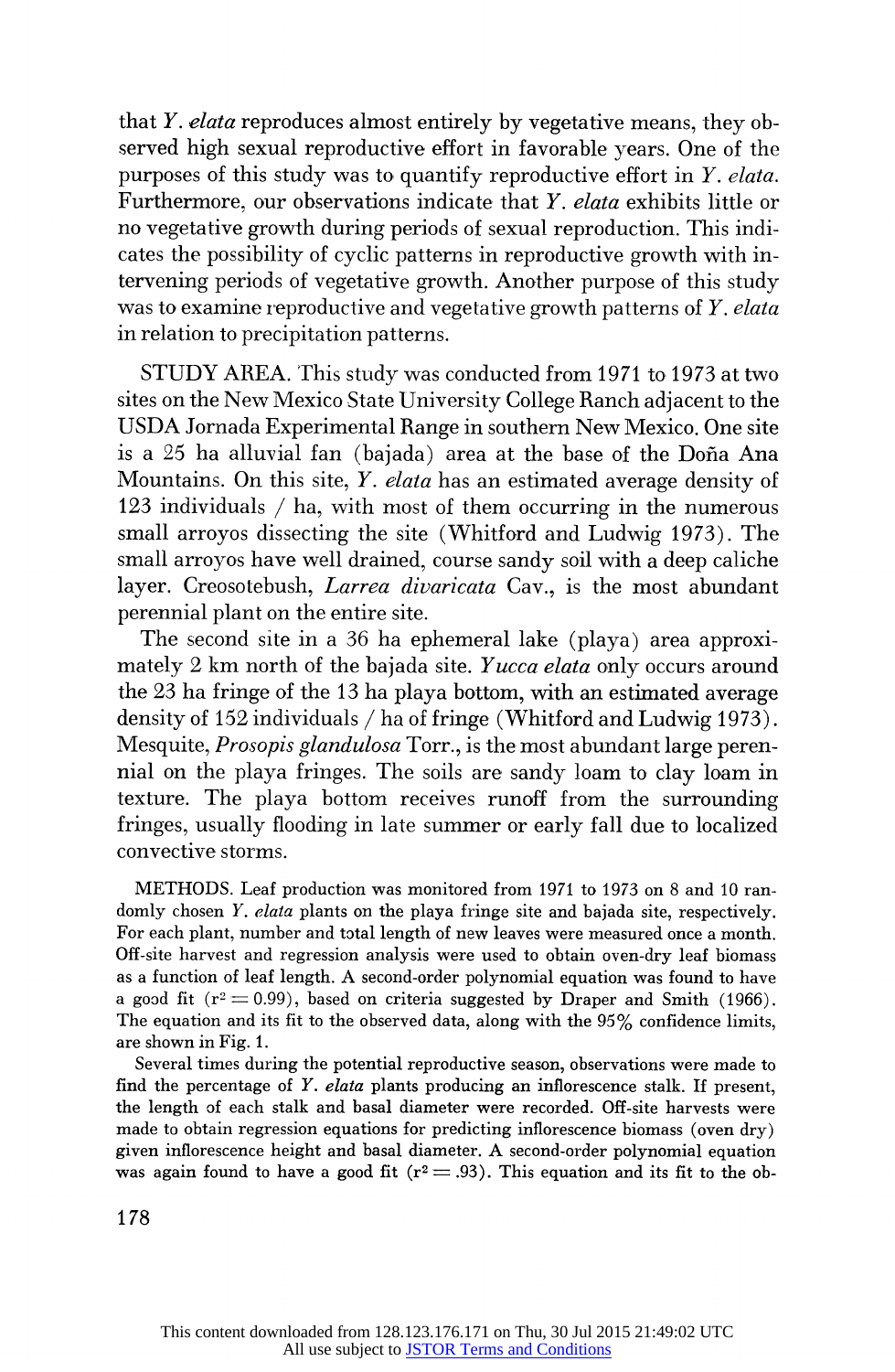served data, along with the 95% confidence limits are shown in Fig. 2. Observations on fruit production and fruit harvests were made later in the reproductive season to determine biomass of the fruits and seeds. The biomass data were converted to energy units using "Oxygen Bomb" calorimetry techniques.

RESULTS AND DISCUSSION. Biomass fluctuations of Y. elata reproductive structures are compared to new leaf growth and precipitation inputs on each site in Fig. 3; reproductive data are given in Table 1. In the dry year of 1971, only two plants on each site produced an inflorescence stalk, with no fruit set. In 1972, stalks began appearing in early April on the bajada and mid-April on the playa. Nighttime minimums in air temperature are lower on the playa site due to it being a basin for cold air drainage off the surrounding higher elevations.

On the playa in 1972, 58% of the Y. elata stalks were destroyed by cattle from the New Mexico State University College Ranch (Table



Fig. 1. Regression analysis to estimate oven dry leaf biomass from leaf length. A secondorder polynomial equation has a good fit to the observed data as tndicated by the 95 % confidence limits.

179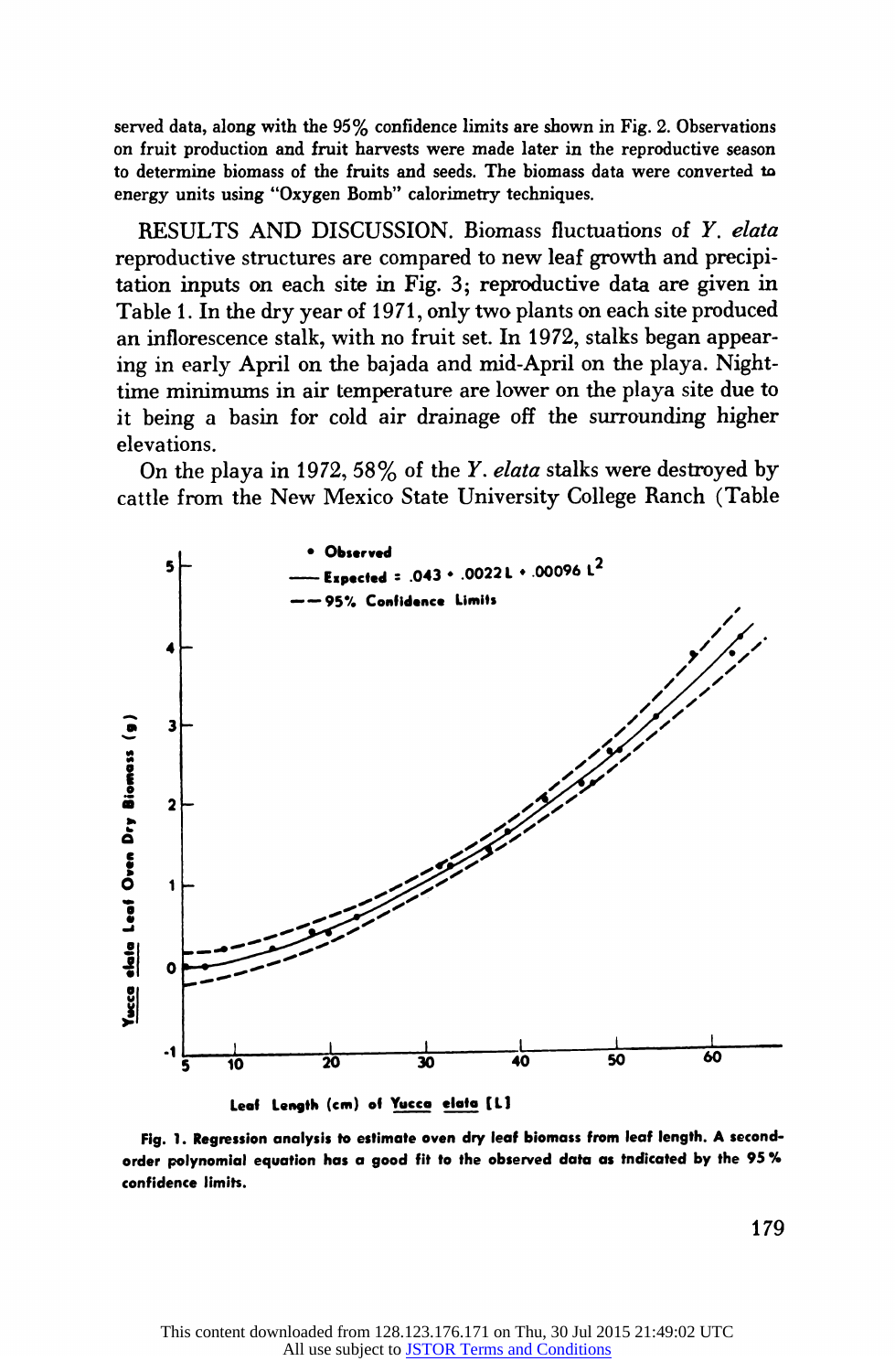

Length (cm) x Diameter (cm) of Yucca elata Inflorescence [LD]

Fig. 2. Regression analysis to estimate oven dry inflorescence biomass from inflorescence stalk length and basal diameter. A second-order polynomial equation has a good fit to the observed data as indicated by the 95 % confidence limits.

1). The cattle primarily graze the playa bottom, which is covered with vine-mesquite grass, Panicum obtusum H. B. K. However, in 1972 they entered the fringe areas of the playa to eat the young inflorescence stalks of Y. elata, which they relish in dry periods (Benson and Darrow 1944). Herbel and Nelson (1966) have shown that in periods of extreme drought Y. elata constitutes up to 70% of the diet of cattle on the Jornada Experimental Range. On the playa, fruit data biomass was unreliable due to continued grazing on the fruits throughout the summer. One bull entered the bajada site and consumed 75% of the stalks (Table 1).

In 1973, stalks emerged in the first week of May on the bajada and in late May on the playa. The month delay in 1973 over 1972 was probably due to a wetter, cooler winter and spring in 1973. Both sites were protected from cattle in 1973. On the bajada about 67% of the plants produced inflorescences, with about 84% of these forming an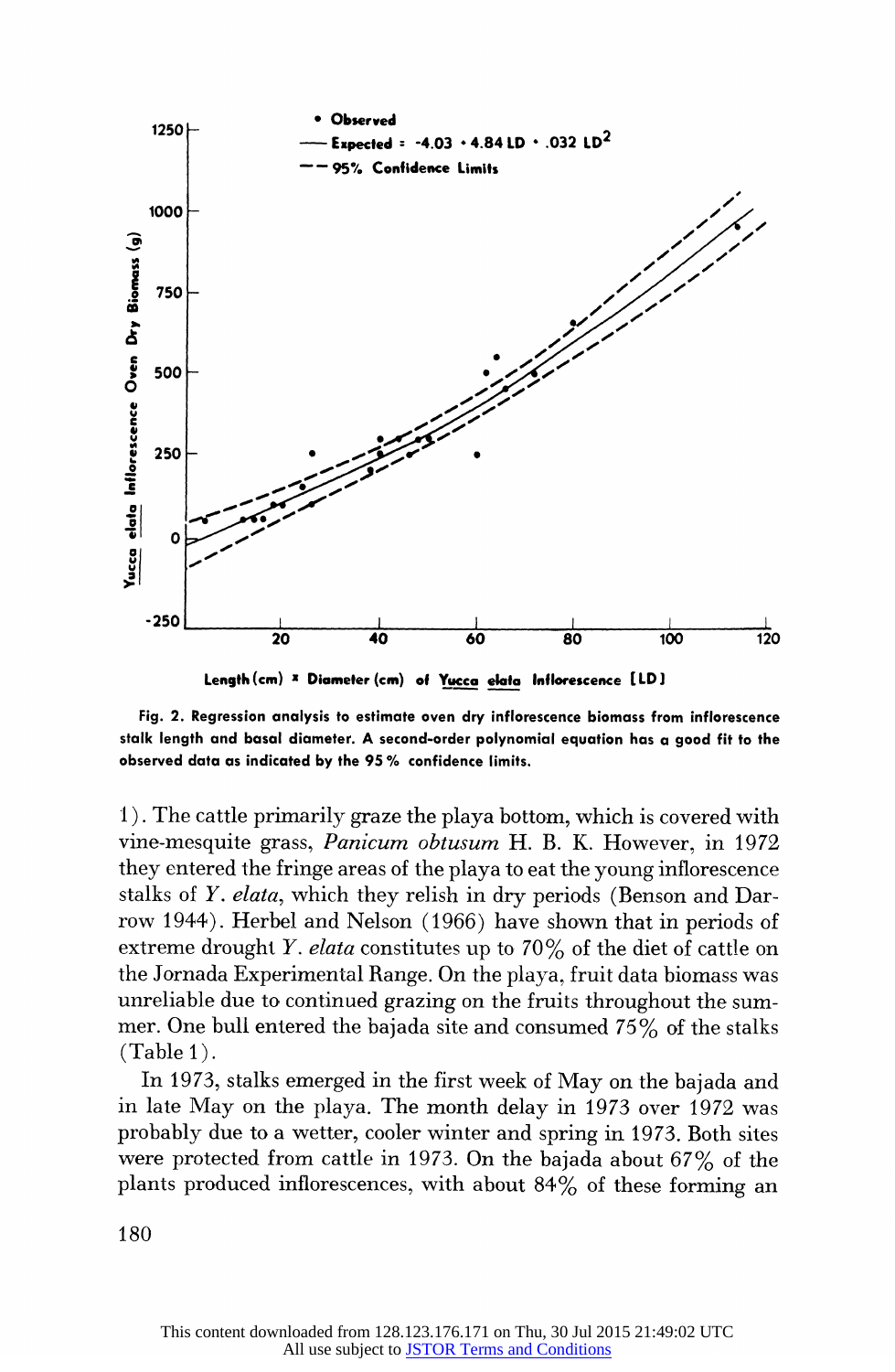

Fig. 3. Reproductive and vegetative growth patterns of Yucca elata compared to precipitation patterns on the playa and bajada sites.

average of 13 fruits (Table 1). The playa site had fewer plants producing inflorescences  $(41\%)$ , but  $90\%$  of these produced an average of 25 fruits per stalk.

One hundred fruits were harvested at maturity in late August 1973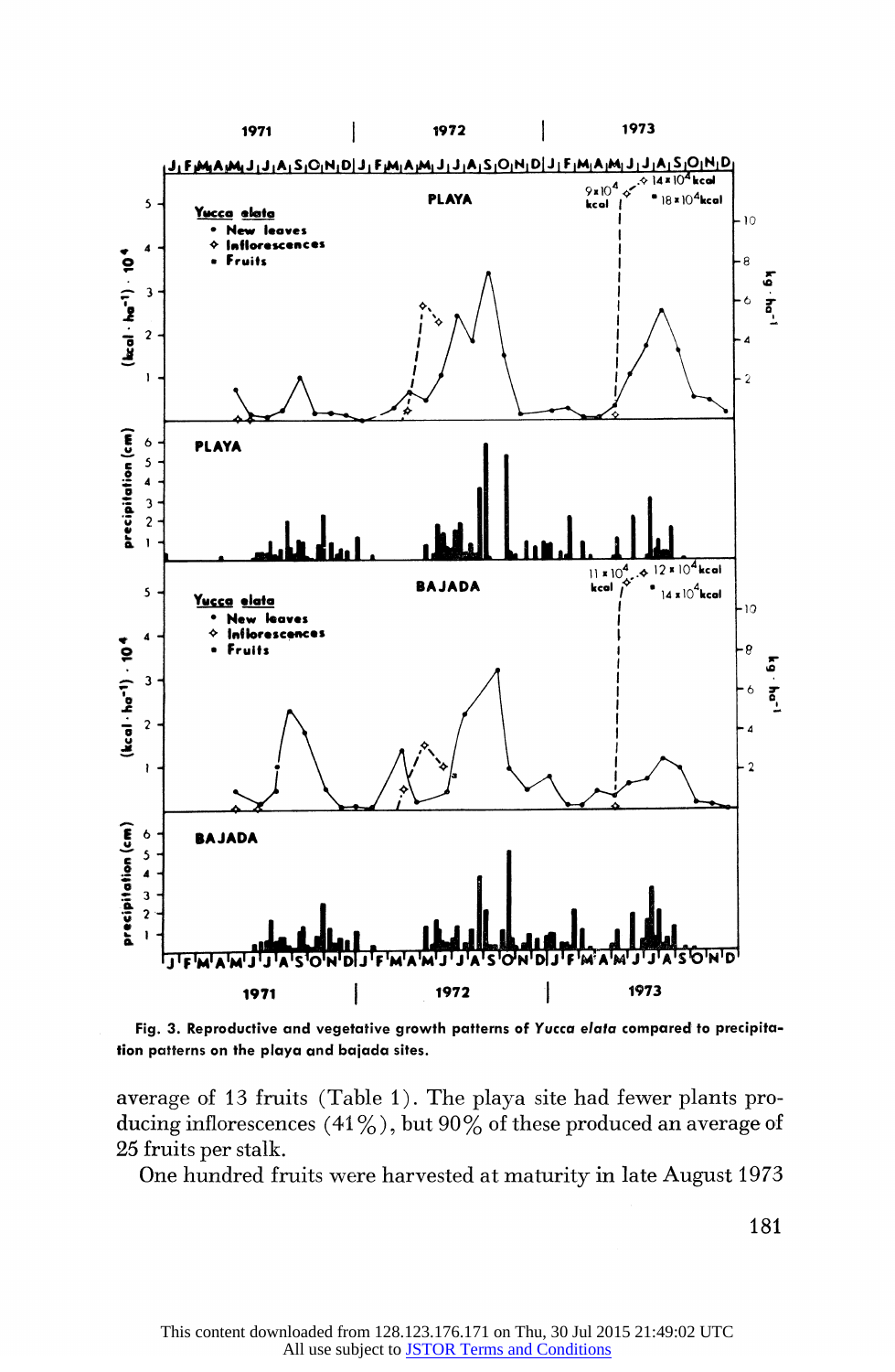### TABLE 1

| Date      | $%$ Plants<br>with stalks |        | $%$ Stalks<br>Fruiting |        | Mean Fruits<br>per stalk |        |
|-----------|---------------------------|--------|------------------------|--------|--------------------------|--------|
|           | Playa                     | Bajada | Playa                  | Bajada | Playa                    | Bajada |
| 71 Jul 01 |                           |        |                        |        |                          |        |
| 72 Apr 15 | 19                        | 52     |                        |        |                          |        |
| May 01    | $8*$                      | $13*$  |                        |        |                          |        |
| June 01   |                           |        |                        | 90     |                          | 27     |
| 73 May 01 | 8                         | 12     |                        | 0      |                          |        |
| Jun 01    | 30                        | 66     |                        |        |                          |        |
| Jul 01    | 41                        | 67     | 90                     | 84     | 25                       | 13     |
| Aug $01$  |                           |        |                        |        | 17                       | 9      |

Reproduction growth data for Y. elata in 1971, 1972 and 1973 on two sites in the Chihuahuan desert of southern New Mexico.

\* Reduction due to cattle destruction

 $\ddagger$  Cattle destruction too severe to give reliable estimates

+ Fruit survey only

and yielded 10 g of seed per fruit, which is about 350 seeds. The biomass of each fruit is about  $60\%$  seed. On many plants the weight of the fruit causes the stalk to bend down so that with partial dehiscence most of the seeds fall to the ground. Fruits collected in October showed that 15% of the seeds were still present in the fruits.

The pattern of precipitation appears to have the greatest effect on reproductive effort and vegetative growth in Y. elata. When little or no rainfall occurred before the spring of 1971, there was less than 100 Kcal of inflorescence per hectare produced (Fig. 3). Under these dry conditions, new leaves were not produced until the summer rains. In contrast, when the spring of 1972 was preceded by good moisture conditions the previous fall, there were about 30,000 and 20,000 Kcal of inflorescence per hectare produced on the playa and bajada, respectively. With summer rains in 1972, about 35,000 Kcal of new leaves per hectare were produced on each site. Also as shown in 1972, during the spring reproductive period new leaf production was reduced, since only those plants without an inflorescence stalk produced new leaves. In fact, during the three years of this study no new leaf growth was observed on an individual plant during the period in which energy was being allocated to reproductive structures. No plant was observed to produce an inflorescence stalk two years in succession. A Y. elata individual may have a year of primarily reproductive growth followed by one or more years of strictly vegetative growth. After a moist fall

182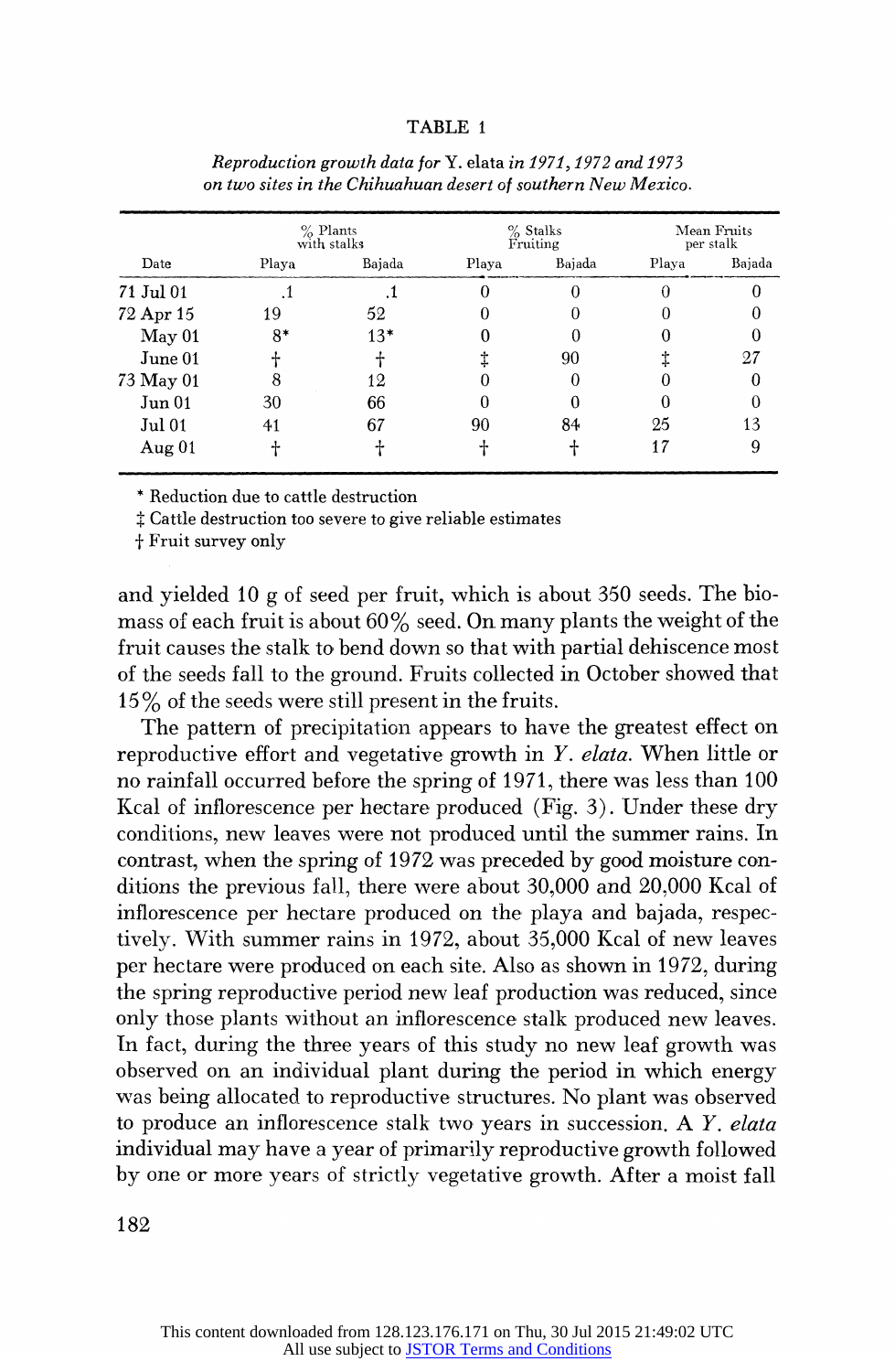in 1972 and a moist winter and spring in 1973, Y elata's reproductive effort was about 140,000 and 120,000 Kcal of inflorescence per hectare for the playa and bajada respectively. Thus, the greatest spring reproductive effort occurred when all the previous seasons were moist and vegetative growth was good the previous summer and fall.

The timing of precipitation is probably less critical for  $Y$ . elata than for other life forms in the desert, since it is a succulent and can store water in its large root and caudex. Water storage could be an important adaptation for Y. elata in the Chihuahuan Desert, since if it can store water before the spring season, which is normally low in precipitation (Houghton 1972), then the plant will flower normally. Shrubs, such as Larrea, cannot store large amounts of water and must wait for significant precipitation inputs before flowering (Ludwig and Whitford 1975).

Herbivore stress had a marked effect on the reproductive structures in 1972, but this probably has little influence on the population as a whole due to the high amount of asexual reproduction in the species (Campbell and Keller 1932). Yucca elata's survival pattern appears to be the establishment of seedlings in rare very favorable years with asexual reproduction in other years. This survival pattern has also been hypothesized for *Agave lecheguilla* Torr. (Freeman 1973). Most of the damage done by cattle was to young plants that did not have an above ground caudex of significant height, since most of the  $Y$ . elata's with tall caudices have inflorescence stalks unavailable to cattle. A possible long range effect of cattle grazing could be an increase in the number of large clonal individuals.

We gratefully acknowledge Tom O'Laughlin for field assistance. This study was supported in part by a grant from the National Science Foundation as part of the US/IBP Desert Biome studies.

#### LITERATURE CITED

ARNOTT, H. J. 1962. The seed, germination and seedling of Yucca. Univ. Calif. Publ. Botany. 35: 1-164.

BENSON, L. and R. A. DARROW. 1944. A manual of southwestern desert trees and shrubs. Univ. Ariz. Biol. Sci. Bull. No. 6., Tucson.

CANNON, W. A. 1911. The root habits of desert plants. Carnegie Inst. Wash. Publ. No. 131. 96 pp.

CAMPBELL, R. S. and J. G. KELLER. 1932. Growth and reproduction of Yucca elata. Ecology 13: 364-374.

DRAPER, N. R. and H. SMITH. 1966. Applied regression analysis. Wiley and Sons, New York. 407 pp.